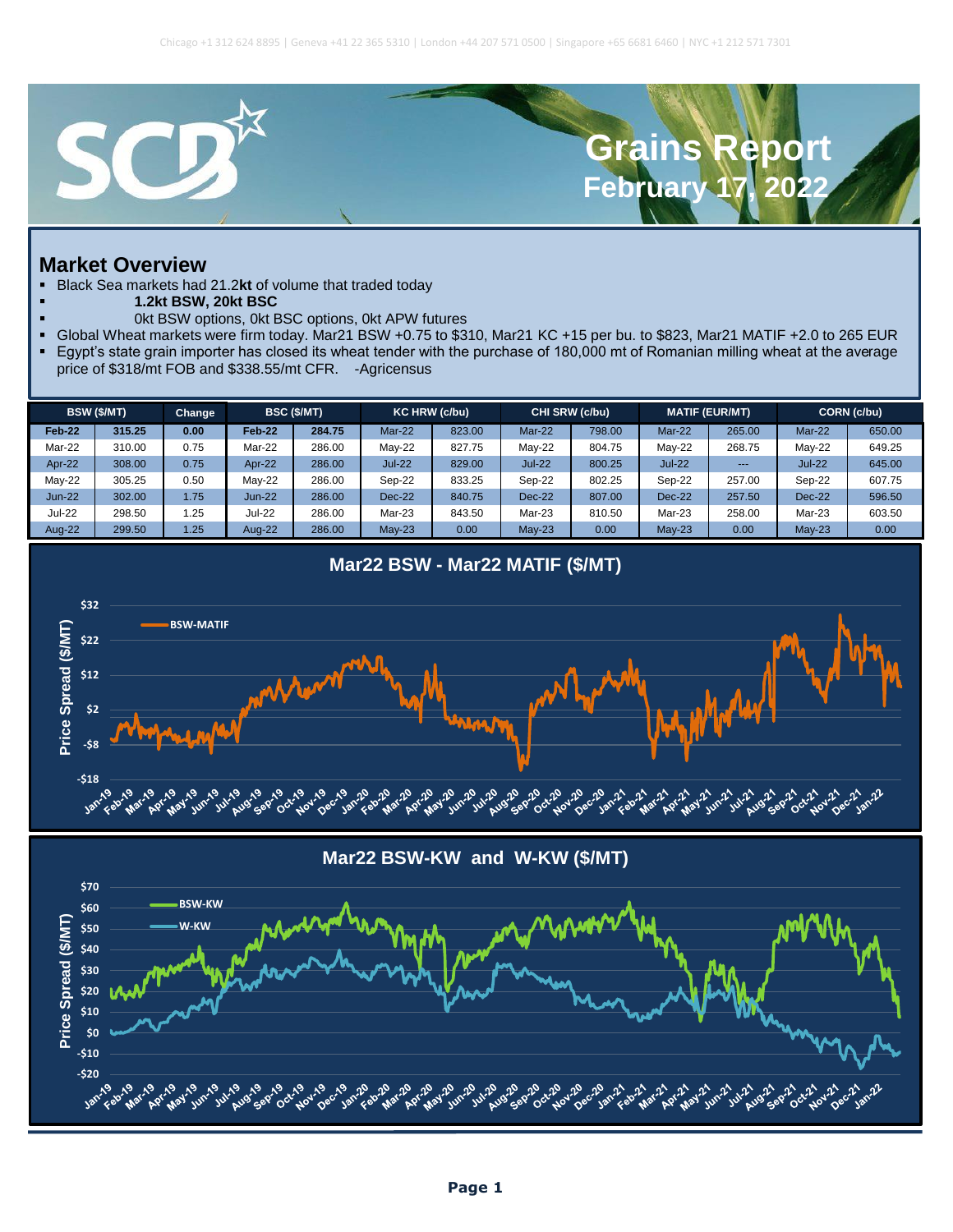

|                  | <b>USDA Yearly Wheat Exports '000 MT</b> |         |         |         | <b>Weekly Commitment of Traders</b> |                          |       |              |          |  |
|------------------|------------------------------------------|---------|---------|---------|-------------------------------------|--------------------------|-------|--------------|----------|--|
| <b>Country</b>   | 2020/21                                  | 2019/20 | 2018/19 | 2017/18 | <b>Type</b>                         |                          | Long  | <b>Short</b> | Spre     |  |
| <b>Russia</b>    | 39,000                                   | 34.237  | 35,863  | 41.447  |                                     | <b>IProducer</b>         | 5.180 | 6,695        |          |  |
| EU               | 26.500                                   | 38.429  | 23.310  | 23,383  |                                     | <b>Swap Dealer</b>       | 461   | 669          | 67       |  |
| Canada           | 26,500                                   | 23.478  | 24.452  | 22,019  |                                     | <b>Managed Money</b>     | 3,405 | 2,919        | $\Omega$ |  |
| <b>Australia</b> | 20.000                                   | 10.121  | 9.835   | 15.512  |                                     | <b>Other Reportables</b> | 1.190 |              | 45       |  |
| <b>Ukraine</b>   | 17.500                                   | 21.013  | 16.019  | 17.775  |                                     | <b>Non Reportables</b>   | 499   | 452          |          |  |
| Argentina        | 12,500                                   | 13,608  | 12.680  | 14,000  |                                     |                          |       |              |          |  |

|                | <b>USDA Yearly Wheat Exports '000 MT</b> |         |         |         |
|----------------|------------------------------------------|---------|---------|---------|
| <b>Country</b> | 2020/21                                  | 2019/20 | 2018/19 | 2017/18 |
| <b>Russia</b>  | 39,000                                   | 34.237  | 35.863  | 41.447  |
| EU             | 26.500                                   | 38.429  | 23.310  | 23.383  |
| Canada         | 26.500                                   | 23.478  | 24.452  | 22.019  |
| Australia      | 20.000                                   | 10.121  | 9.835   | 15.512  |
| <b>Ukraine</b> | 17.500                                   | 21.013  | 16.019  | 17.775  |
|                |                                          |         |         |         |

## **Weather Outlook: Black Sea Production Region**

GEFS Ensemble Mean Temperature Anomaly (°F) Days 1-7: 00UTC 15 Feb 2022 - 00UTC 22 Feb 2022 Model Initialized 00UTC 14 Feb 2022



GFS High-Resolution Precipitation Forecast Days 1-7: 00UTC 15 Feb 2022 - 00UTC 22 Feb 2022 Model Initialized 00UTC 14 Feb 2022

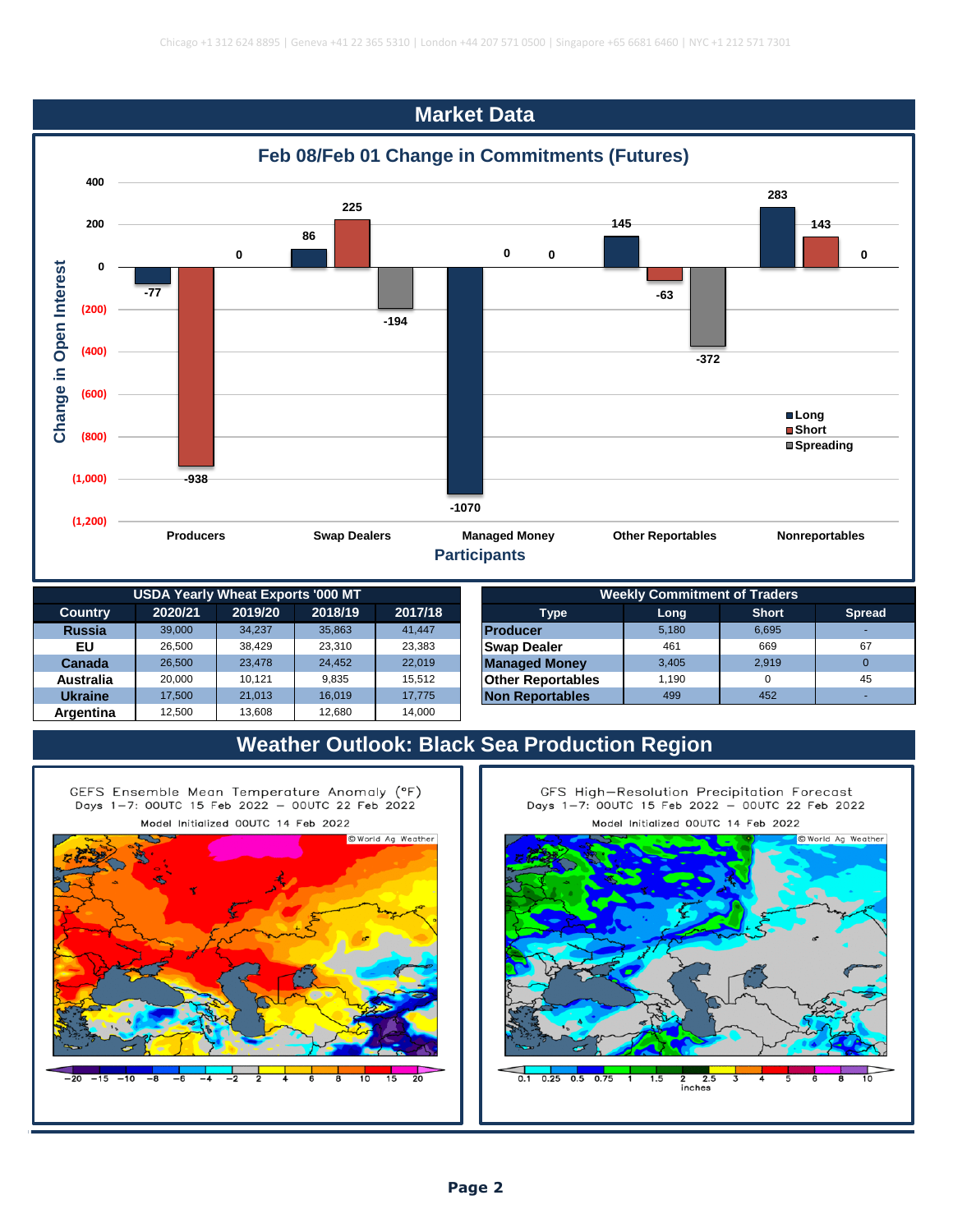

| <b>BSW &amp; BSC Open Interest</b> |                   |          |          |  |  |  |  |  |  |
|------------------------------------|-------------------|----------|----------|--|--|--|--|--|--|
| <b>Month</b>                       | <b>BSW Change</b> |          |          |  |  |  |  |  |  |
| $Feb-22$                           | 1,050             | Ω        | ŋ        |  |  |  |  |  |  |
| $Mar-22$                           | 1,575             | 2,239    | O        |  |  |  |  |  |  |
| Apr-22                             | 800               | $\Omega$ | $\Omega$ |  |  |  |  |  |  |
| <b>May-22</b>                      | 0                 | $\Omega$ | 0        |  |  |  |  |  |  |
| $Jun-22$                           | $\bf{0}$          | $\Omega$ | $\Omega$ |  |  |  |  |  |  |
| $Jul-22$                           | 0                 | 5,245    | 420      |  |  |  |  |  |  |
| Aug-22                             | $\bf{0}$          | 2,055    | n        |  |  |  |  |  |  |
| <b>Sep-22</b>                      | 0                 | 1,400    | $\Omega$ |  |  |  |  |  |  |
| <b>Oct-22</b>                      | $\bf{0}$          | $\Omega$ | $\Omega$ |  |  |  |  |  |  |
| <b>Nov-22</b>                      | 0                 | O        | ŋ        |  |  |  |  |  |  |
| <b>Dec-22</b>                      | $\Omega$          | $\Omega$ | n        |  |  |  |  |  |  |
| $Jan-23$                           | O                 | ŋ        | ŋ        |  |  |  |  |  |  |

| <b>BSW &amp; BSC Open Interest</b> |                                                     |       |     |              | <b>Call Option Strike Open Interest</b> |                |                |                |                |  |  |
|------------------------------------|-----------------------------------------------------|-------|-----|--------------|-----------------------------------------|----------------|----------------|----------------|----------------|--|--|
| <b>Month</b>                       | <b>BSC OI</b><br><b>BSW OI</b><br><b>BSW Change</b> |       |     | <b>Month</b> | <b>Strike</b>                           | O <sub>1</sub> | <b>Strike</b>  | O <sub>1</sub> |                |  |  |
| Feb-22                             | 1,050                                               |       |     |              |                                         |                |                |                |                |  |  |
| $Mar-22$                           | 1,575                                               | 2.239 |     |              |                                         |                |                |                |                |  |  |
| Apr-22                             | 800                                                 |       |     |              |                                         |                |                |                |                |  |  |
| <b>May-22</b>                      |                                                     |       |     |              | <b>Put Option Strike Open Interest</b>  |                |                |                |                |  |  |
| <b>Jun-22</b>                      |                                                     |       |     |              | <b>Month</b>                            | <b>Strike</b>  | O <sub>1</sub> | <b>Strike</b>  | O <sub>1</sub> |  |  |
| <b>Jul-22</b>                      |                                                     | 5.245 | 420 |              |                                         |                |                |                |                |  |  |
| Aug-22                             |                                                     | 2.055 |     |              |                                         |                |                |                |                |  |  |
| <b>Sep-22</b>                      |                                                     | 1.400 |     |              |                                         |                |                |                |                |  |  |